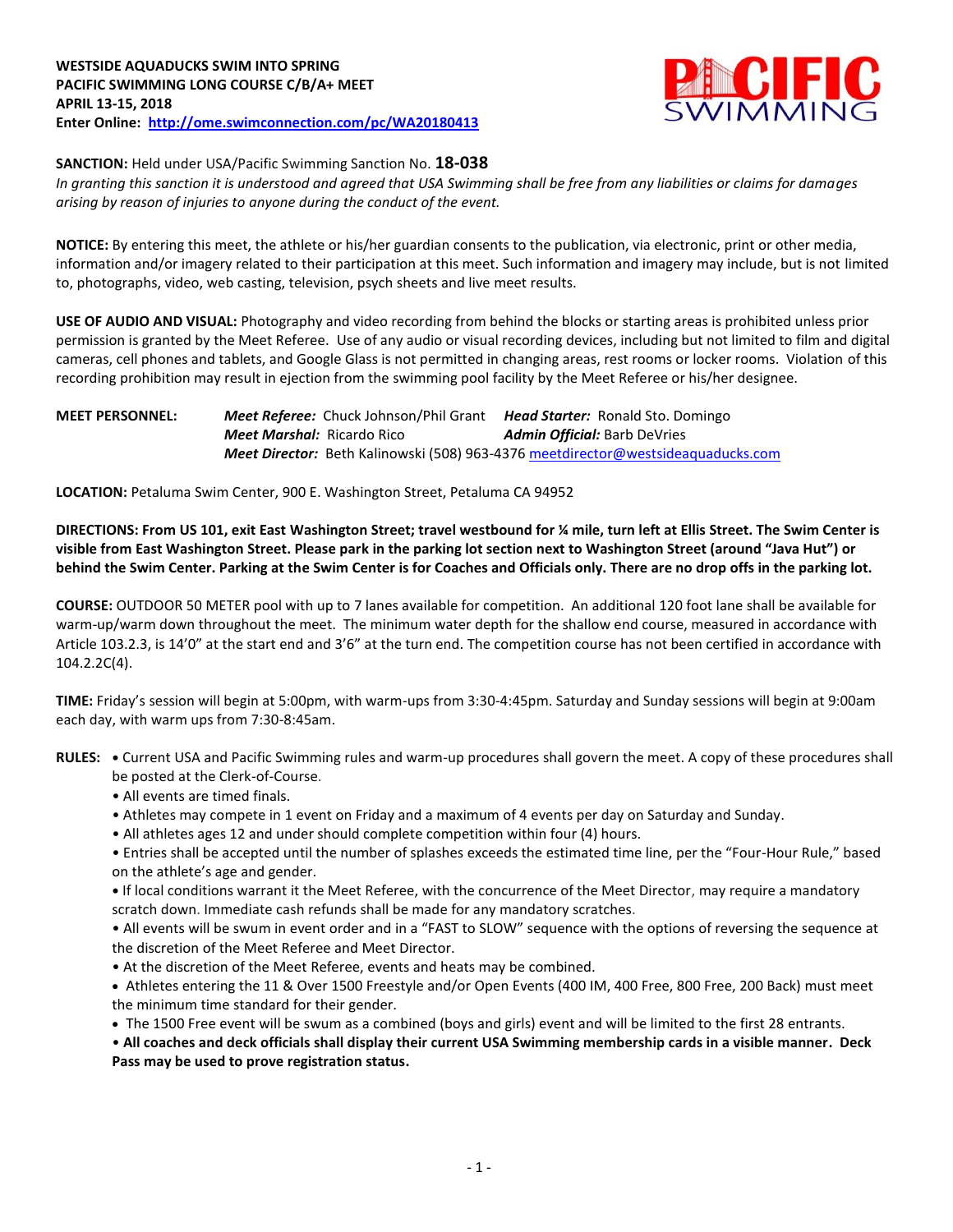**ATTENTION HIGH SCHOOL ATHLETES:** If you are a high school athlete in season, you need to be Unattached from this meet. It is the athlete's responsibility to be Unattached from this meet. You can un-attach at the meet if necessary. This does not apply to athletes swimming under the rules of the Nevada Interscholastic Activities Association (NIAA).

**UNACCOMPANIED ATHLETES:** Any USA Swimming athlete-member competing at the meet shall be accompanied by a USA Swimming member-coach for the purposes of athlete supervision during warm-up, competition and warm-down. If a coach-member of the athlete's USA Swimming Club does not attend the meet to serve in said supervisory capacity, it is the responsibility of the athlete or the athlete's legal guardian to arrange for supervision by a USA Swimming member-coach. The meet director or meet referee may assist the athlete in making arrangements for such supervision; however, it is recommended that such arrangements be made in advance of the meet by the athlete's USA Swimming Club Member-Coach.

**RACING STARTS:** Any athlete entered in the meet shall be certified by a USA Swimming member-coach as being proficient in performing a racing start, or shall start each race from within the water. When unaccompanied by a USA Swimming member coach, it is the responsibility of the athlete or the athlete's legal guardian to ensure compliance with this requirement.

**RESTRICTIONS:** • Smoking and the use of other tobacco products is prohibited on the pool deck, in the locker rooms, in spectator seating on standing areas and in all areas used by athletes, during the meet and during warm-up periods.

- Sale and use of alcoholic beverages is prohibited in all areas of the meet venue.
- No glass containers are allowed in the meet venue.
- No propane heater is permitted except for snack bar/meet operations.
- All shelters shall be properly secured.
- Changing into or out of swimsuits other than in locker rooms or other designated areas is prohibited.
- No pets allowed on deck, other than service assistance animals.

• Destructive devices, to include but not limited to, explosive devices and equipment, firearms (open or concealed), blades, knives, mace, stun guns and blunt objects are strictly prohibited in the swimming facility and its surrounding areas. If observed, the Meet Referee or his/her designee may ask that these devices be stored safely away from the public or removed from the facility. Noncompliance may result in the reporting to law enforcement authorities and ejection from the facility. Law enforcement officers (LEO) are exempt per applicable laws.

• Operation of a drone, or any other flying apparatus, is prohibited over the venue (pools, athlete/coach areas, spectator areas and open ceiling locker rooms) any time athletes, coaches, officials and/or spectators are present.

**ELIGIBILITY:** • Athletes shall be current members of USA Swimming and enter their name and registration number on the meet entry card exactly as they are shown on their Registration Card. If this is not done, it may be difficult to match the athlete with the registration database. The meet host shall check all athlete registrations against the SWIMS database and if not found to be registered, the Meet Director shall accept the registration at the meet (a \$10 surcharge shall be added to the regular registration fee). Duplicate registrations shall be refunded by mail.

• Athletes in the "A" Division shall have met at least the USA Swimming Motivational "A" minimum time standard. Athletes in the "B" Division shall have met at least the "B" minimum time standard. All entry times slower than the "B" time standard shall be in the "C" Division.

- Entries with **"NO TIME" shall be ACCEPTED** with the exception of the 1500 Free and Open Events. See Rules.
- Entry times submitted for this meet may be checked against a computer database and may be changed in accordance with Pacific Swimming Entry Time Verification Procedures.
- Disabled athletes are welcome to attend this meet and should contact the Meet Director or Meet Referee regarding any special accommodations on entry times and seeding per Pacific Swimming policy.
- Athletes 19 years of age and over may compete in the meet for time only, no awards. Such athlete shall meet standards for the 17-18 age group.
- Age on the first day of the meet shall determine the athlete's age for the entire meet.

**ENTRY PRIORITY:** Entries from members of Zone 3 clubs (including unattached athletes training with those clubs) postmarked or entered on line by Monday, March 5, 2018 shall be given first priority for acceptance to the meet. All entries from other zones in Pacific Swimming or from other LSCs, postmarked or entered on line by the entry deadline shall be considered in the order they are received.

**ENTRY FEES:** \$4.00 per event plus a \$10.00 participation fee per athlete. Entries shall be rejected if payment is not sent at time of request. No refunds shall be made except mandatory scratch downs.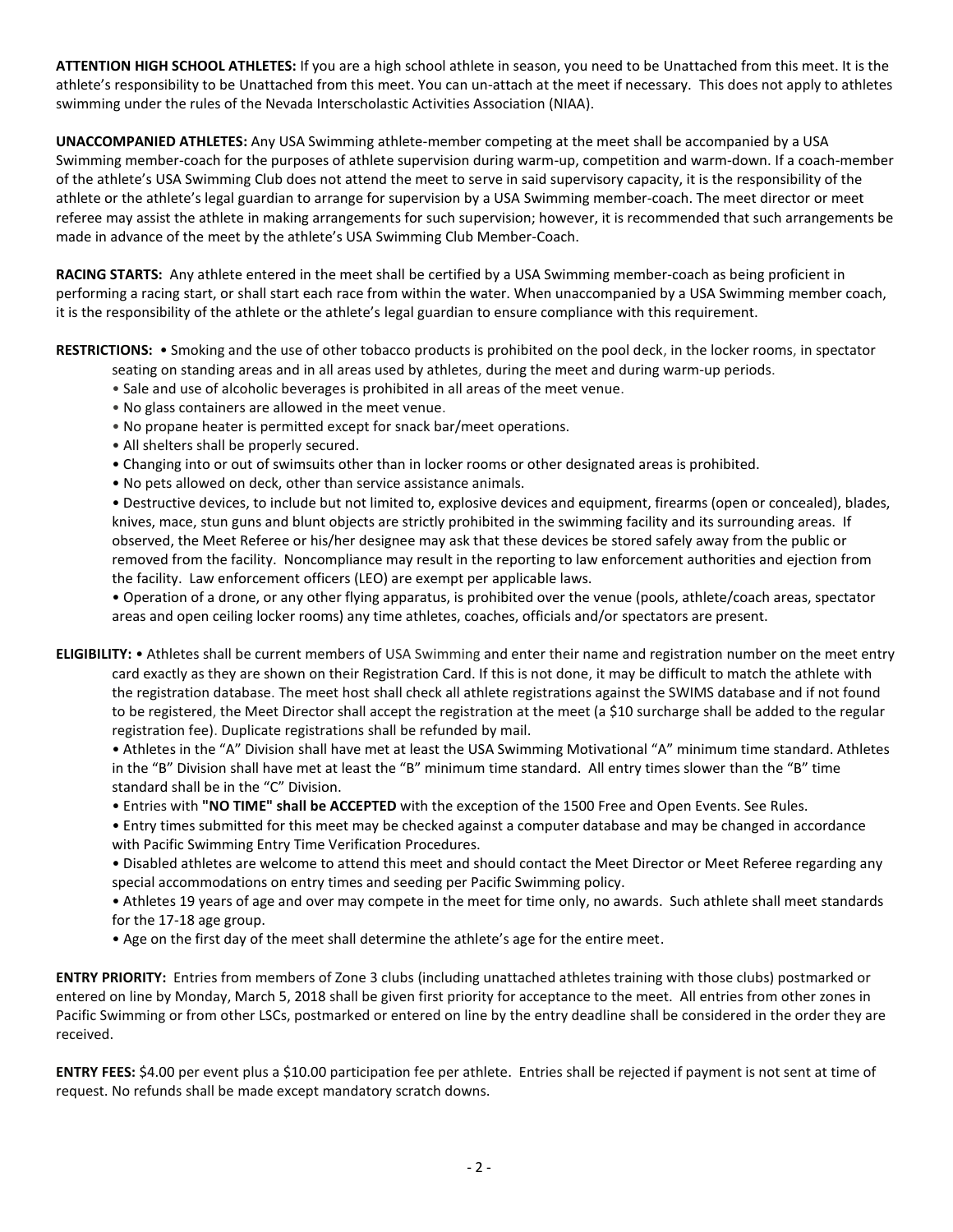**ONLINE ENTRIES:** To enter online go t[o http://ome.swimconnection.com/pc/WA20180413](http://ome.swimconnection.com/pc/WA20180413) to receive an immediate entry confirmation. This method requires payment by credit card. Swim Connection, LLC charges a processing fee for this service, equal to \$1 per athlete plus 5% of the total Entry Fees. Please note that the processing fee is a separate fee from the Entry Fees. If you do not wish to pay the processing fee, enter the meet using a mail entry. **Entering online is a convenience, is completely voluntary, and is in no way required or expected of an athlete by Pacific Swimming.** Online entries shall be accepted through Wednesday, March 28, 2018.

**MAILED OR HAND DELIVERED ENTRIES**: Entries shall be on the attached consolidated entry form. Forms shall be filled out completely and printed clearly with athlete's best time. Entries shall be postmarked by midnight, Monday, **March 26, 2018** or hand delivered by 6:30 p.m, Wednesday, **March 28, 2018.** No late entries shall be accepted. Requests for confirmation of receipt of entries should include a self-addressed envelope.

| <b>Make check payable to: Aquaducks, Inc.</b> |                                                 |
|-----------------------------------------------|-------------------------------------------------|
| <b>Mail entries to: Beth Kalinowski</b>       | <b>Hand deliver entries to: Beth Kalinowski</b> |
| 1400 Technology Lane #101                     | 1400 Technology Lane #101                       |
| Petaluma, CA 94954                            | Petaluma, CA 94954                              |
|                                               |                                                 |

**CHECK-IN:** The meet shall be deck seeded. Athletes shall check-in at the Clerk-of-Course. No event shall be closed more than 30 minutes before the scheduled start of the session. Close of check-in for all individual events shall be no more than 60 minutes before the estimated time of the start of the first heat of the event. Athletes who do not check in shall not be seeded and shall not be allowed to compete in that event.

**SCRATCHES:** Any athletes not reporting for or competing in an individual timed final event that they have checked in for shall not be penalized. Athletes who must withdraw from an event after it is seeded are requested to inform the referee immediately.

AWARDS: Ribbons will be awarded to 1<sup>st</sup> through 8<sup>th</sup> place finishers in the A+, B, and C divisions, for each event and age group. 10 & Under events will be awarded as 8 & Under and 9-10 age groups. 13 & Over events will be awarded as 13-14, 15-16, and 17-18 age groups. Athletes aged 19 & Over will not be awarded. "A" medals will be awarded to athletes achieving new USA Swimming Motivational A times swum during this meet only. Open events will not be awarded (400 IM, 800 Free, 200 Back, and 400 Free) and neither will the 1500 Free event.

**ADMISSION:** Free. A three-day program will be available for \$5.00.

**SNACK BAR & HOSPITALITY:** A snack bar will be available throughout the competition, serving hot breakfast, hot lunches, salads, and other nutritious items and beverages. Coaches and working deck officials will be provided lunch. Hospitality will serve refreshments to timers and volunteers. Water jugs for refilling water bottles will be available. **PLEASE BRING REFILLABLE WATER BOTTLES TO THE MEET.**

**MISCELLANEOUS:** No overnight parking is allowed. Facilities will not be provided after meet hours.

**MINIMUM OFFICIALS**: At least seven days prior to the start of the meet, meet management (Meet Director and/or Meet Referee) shall contact a representative from each club participating in the meet, and provide a preliminary inventory of the officials that club is required to provide for each session. Each club shall, by the start of the meet, provide to the Meet Director or designee a list of Officials who have agreed to represent that club during each session of the meet.

At the meet, meet management shall conduct an inventory of officials, and shall compare the number of athletes entered in each session by each club with the number of officials present representing each club. If meet management certifies that a club has not provided sufficient officials for any session of the meet in accordance with the table below, excluding finals in a prelims and finals meet, the club shall be fined \$100 per missing official per session of the meet.

| Club athletes entered in session | Trained and carded officials required |
|----------------------------------|---------------------------------------|
| $1 - 10$                         |                                       |
| $11 - 25$                        |                                       |
| $26 - 50$                        |                                       |
| $51 - 75$                        |                                       |
| 76-100                           |                                       |
| 100 or more                      |                                       |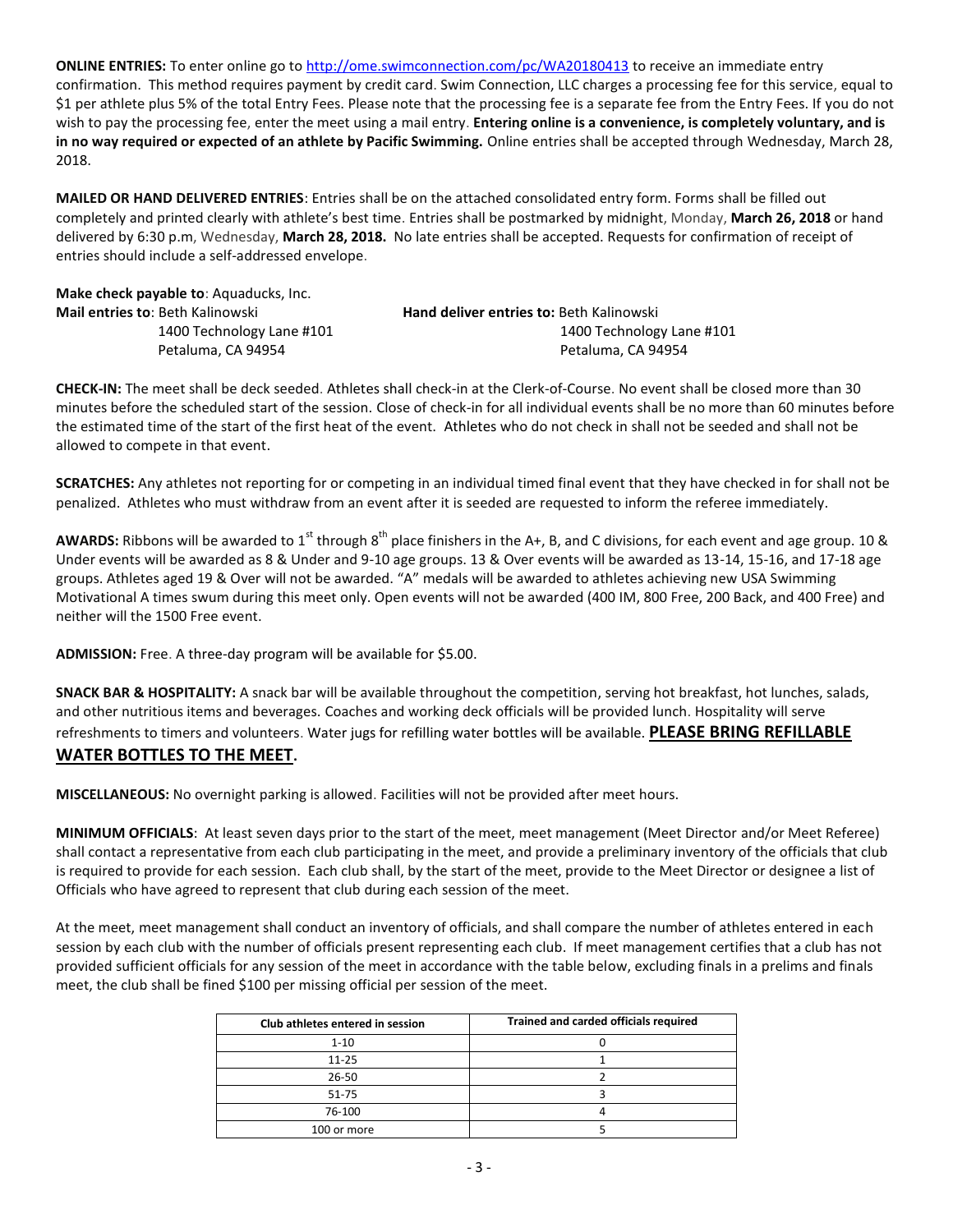\*Zone 3 shall include assigned and working Colorado, Intermediary/ Chief Timing Judge, and Computer operator in the count of officials for a session although these positions are not carded. Zone 3 shall accept uncarded Trainees in the count of officials for up to two sessions. Clubs may use officials "borrowed" from other clubs, or unattached officials at the meet who agree, to fulfill their obligation under the rule.

#### **EVENT SUMMARY**

| Friday, April 13, 2018   |                  |                |                |                        |               |                 |                |  |  |
|--------------------------|------------------|----------------|----------------|------------------------|---------------|-----------------|----------------|--|--|
| 8 & Under<br>$9 - 10$    |                  |                |                |                        | $11 - 12$     | 13 & Over       |                |  |  |
|                          | 200 IM<br>200 IM |                |                | 200 IM                 | 1500 Free*    |                 |                |  |  |
|                          |                  |                |                |                        | 1500 Free*    |                 |                |  |  |
| Saturday, April 14, 2018 |                  |                |                | Sunday, April 15, 2018 |               |                 |                |  |  |
| 8 & Under                | $9 - 10$         | $11 - 12$      | 13 & Over      | 8 & Under              | $9 - 10$      | $11 - 12$       | 13 & Over      |  |  |
| 400 IM*                  | 400 IM*          | 400 IM*        | 400 IM         | 200 Back*              | 200 Back*     | 200 Back        | 200 Back       |  |  |
| 50 Breast                | 50 Breast        | 100 Back       | 200 Free       | 50 Fly                 | <b>50 Fly</b> | <b>100 Free</b> | 200 IM         |  |  |
| 100 Back                 | 100 Back         | 50 Breast      | 100 Back       | 100 Free               | 100 Free      | 50 Fly          | 100 Free       |  |  |
| 50 Free                  | 50 Free          | 50 Free        | 50 Free        | 100 Breast             | 100 Breast    | 100 Breast      | 100 Breast     |  |  |
| <b>100 Flv</b>           | 100 Fly          | <b>100 Flv</b> | 200 Breast     | 50 Back                | 50 Back       | 800 Free*       | <b>200 Flv</b> |  |  |
| 400 Free*                | 400 Free*        | 400 Free*      | <b>100 Fly</b> | 800 Free*<br>800 Free* |               |                 | 800 Free*      |  |  |
|                          |                  |                | 400 Free*      |                        |               |                 |                |  |  |

\*Minimum time standards required for entry.

Use the following URL to find the time standards:<http://www.pacswim.org/swim-meet-times/standards>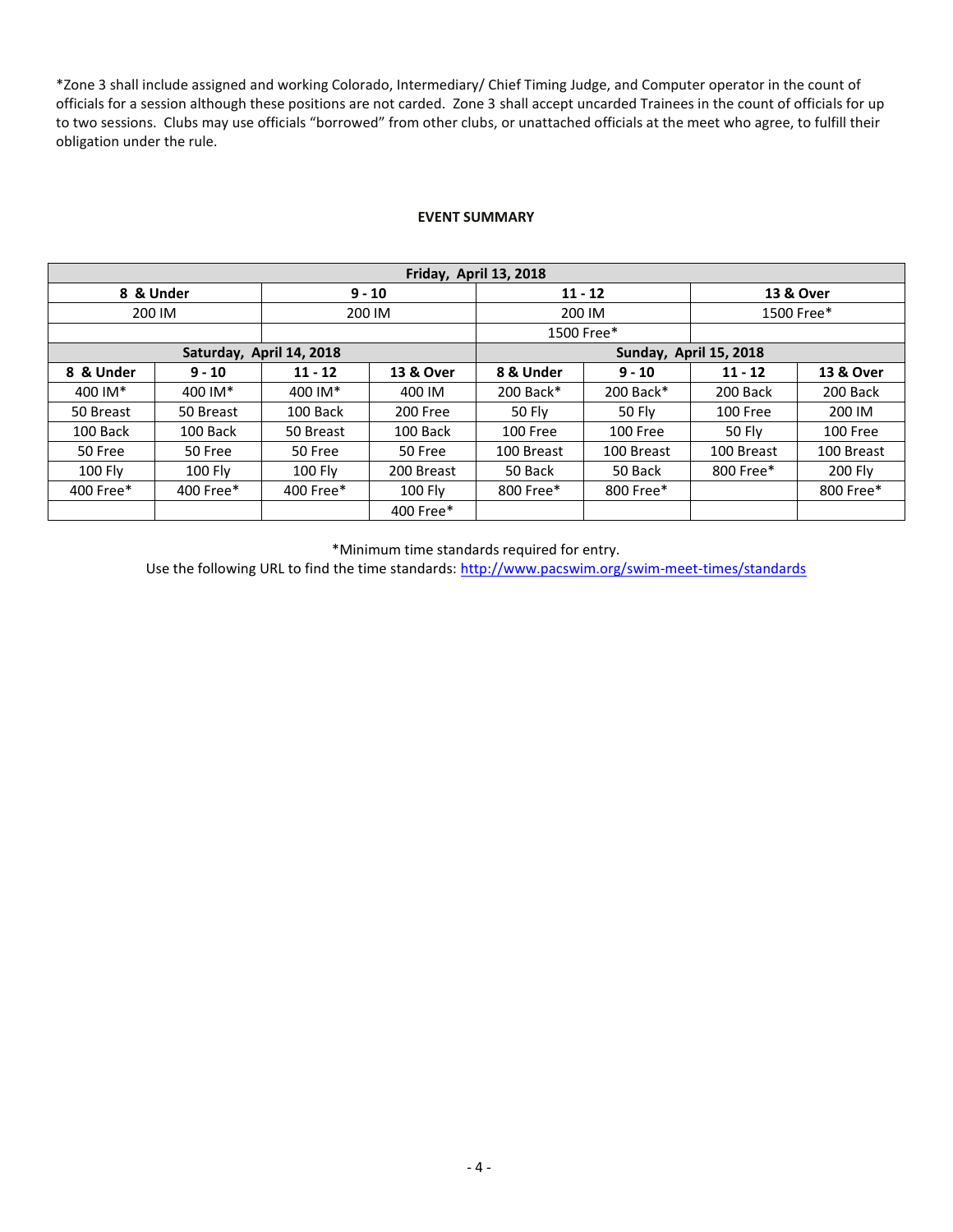#### **EVENTS**

| <b>GIRLS</b><br><b>EVENT#</b> | <b>Event Description and Age Group</b>                                                                                                          | <b>BOYS</b><br><b>EVENT#</b> |
|-------------------------------|-------------------------------------------------------------------------------------------------------------------------------------------------|------------------------------|
|                               | 12 & Under 200 I.M.                                                                                                                             | 2                            |
| 3                             | 11 & Over 1500 Free*                                                                                                                            | 3                            |
|                               | *Athletes shall provide their own<br>timers and lap counters for this<br>event.<br>*Athletes shall have met the<br>Minimum Time Standard below. |                              |
| $*25:45.79$                   | Minimum Seed Time                                                                                                                               | $*25:13.59$                  |

## **Friday, April 13, 2018**

# **Saturday, April 14, 2018**

| <b>GIRLS EVENT#</b> | <b>Event Description and Age</b><br>Group | <b>BOYS EVENT#</b> | Sunday, April 15, 2018 |                                                  |                    |  |  |  |
|---------------------|-------------------------------------------|--------------------|------------------------|--------------------------------------------------|--------------------|--|--|--|
| 5<br>7:19.69 min    | Open 400 IM<br>Minimum Seed Time          | 6<br>7:10.19 min   | <b>GIRLS EVENT#</b>    | <b>Event Description and</b><br><b>Age Group</b> | <b>BOYS EVENT#</b> |  |  |  |
| 7                   | 13 & Over 200 Free                        | 8                  | 35                     | Open 200 Back                                    | 36                 |  |  |  |
| 9                   | 10 & Under 50 Breast                      | 10                 | 3:24.79 min            | Minimum Seed Time                                | 3:20.79 min        |  |  |  |
| 11                  | 11-12 100 Back                            | 12                 | 37                     | 10 & Under 50 Fly                                | 38                 |  |  |  |
| 13                  | 10 & Under 100 Back                       | 14                 | 39                     | 11-12 100 Free                                   | 40                 |  |  |  |
| 15                  | 11-12 50 Breast                           | 16                 | 41                     | 13 & Over 200 IM                                 | 42                 |  |  |  |
| 17                  | 13 & Over 100 Back                        | 18                 | 43                     | 10 & Under 100 Free                              | 44                 |  |  |  |
| 19                  | 10 & Under 50 Free                        | 20                 | 45                     | 11-12 50 Fly                                     | 46                 |  |  |  |
| 21                  | 11-12 50 Free                             | 22                 | 47                     | 13 & Over 100 Free                               | 48                 |  |  |  |
| 23                  | 13 & Over 50 Free                         | 24                 | 49                     | 10 & Under 100 Breast                            | 50                 |  |  |  |
| 25                  | 10 & Under 100 Fly                        | 26                 | 51                     | 11 & Over 100 Breast                             | 52                 |  |  |  |
| 27                  | 13 & Over 200 Breast                      | 28                 | 53                     | 10 & Under 50 Back                               | 54                 |  |  |  |
| 29                  | 11-12 100 Fly                             | 30                 | 55                     | 13 & Over 200 Fly                                | 56                 |  |  |  |
| 31                  | 13 & Over 100 Fly                         | 32                 | 57                     | Open 800 Free                                    | 58                 |  |  |  |
| 33<br>6:23.89 min   | Open 400 Free<br>Minimum Seed Time        | 34<br>6:15.49 min  | 13:26.79 min           | Minimum Seed Time                                | 13:11.69 min       |  |  |  |

Use the following URL to find the time standards: <http://www.pacswim.org/swim-meet-times/standards>